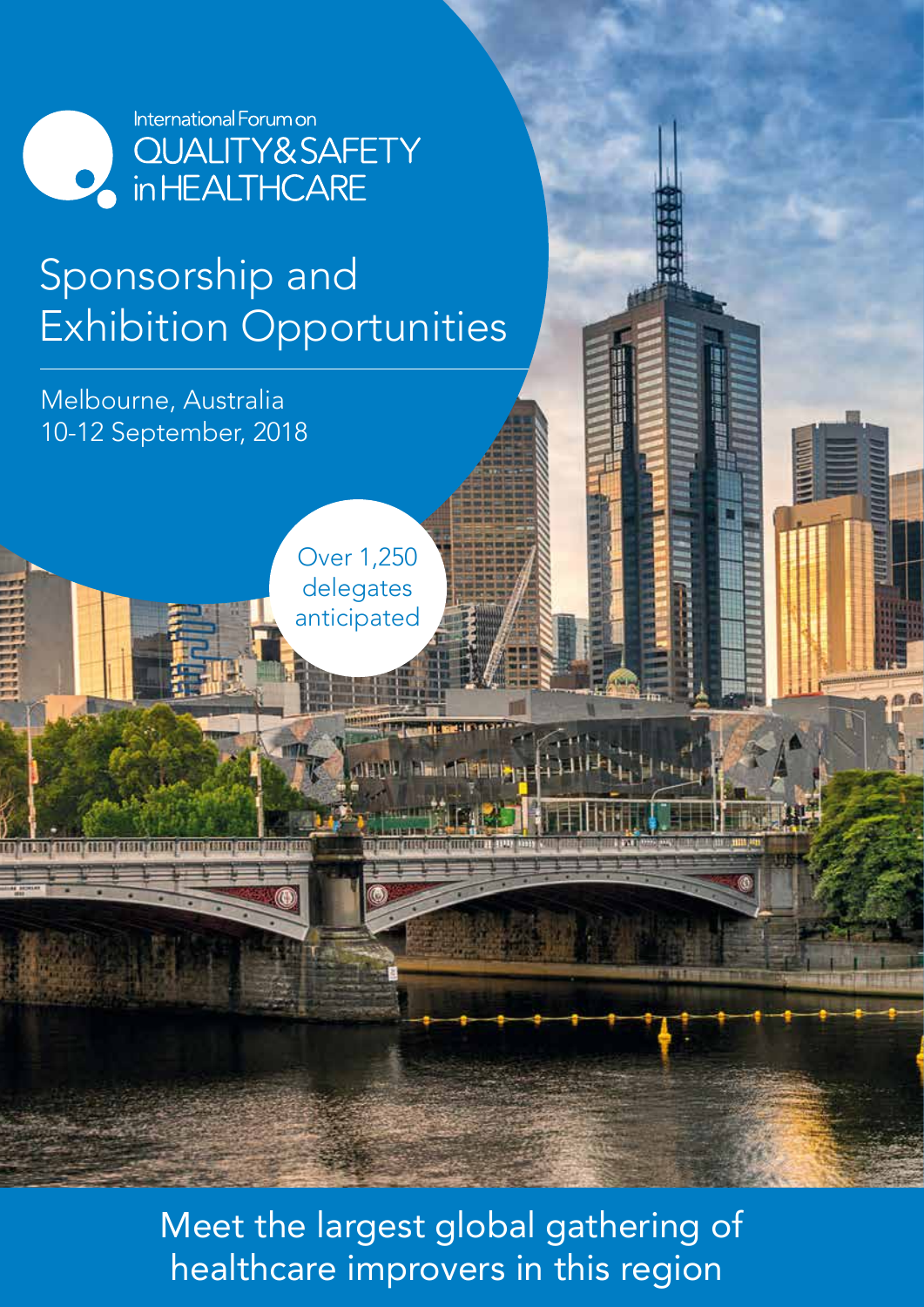

- Connect with key decision makers
- Build lasting partnerships
- Increase the visibility of your organisation
- Learn about needs within healthcare and how you can address them
- Reach professionals with purchasing power and influence



"BMJ is a credible, respected enterprise. We have been pleased with their willingness to work with us to find the right solutions."

Greg McCullough, Senior Program Director, Medtronic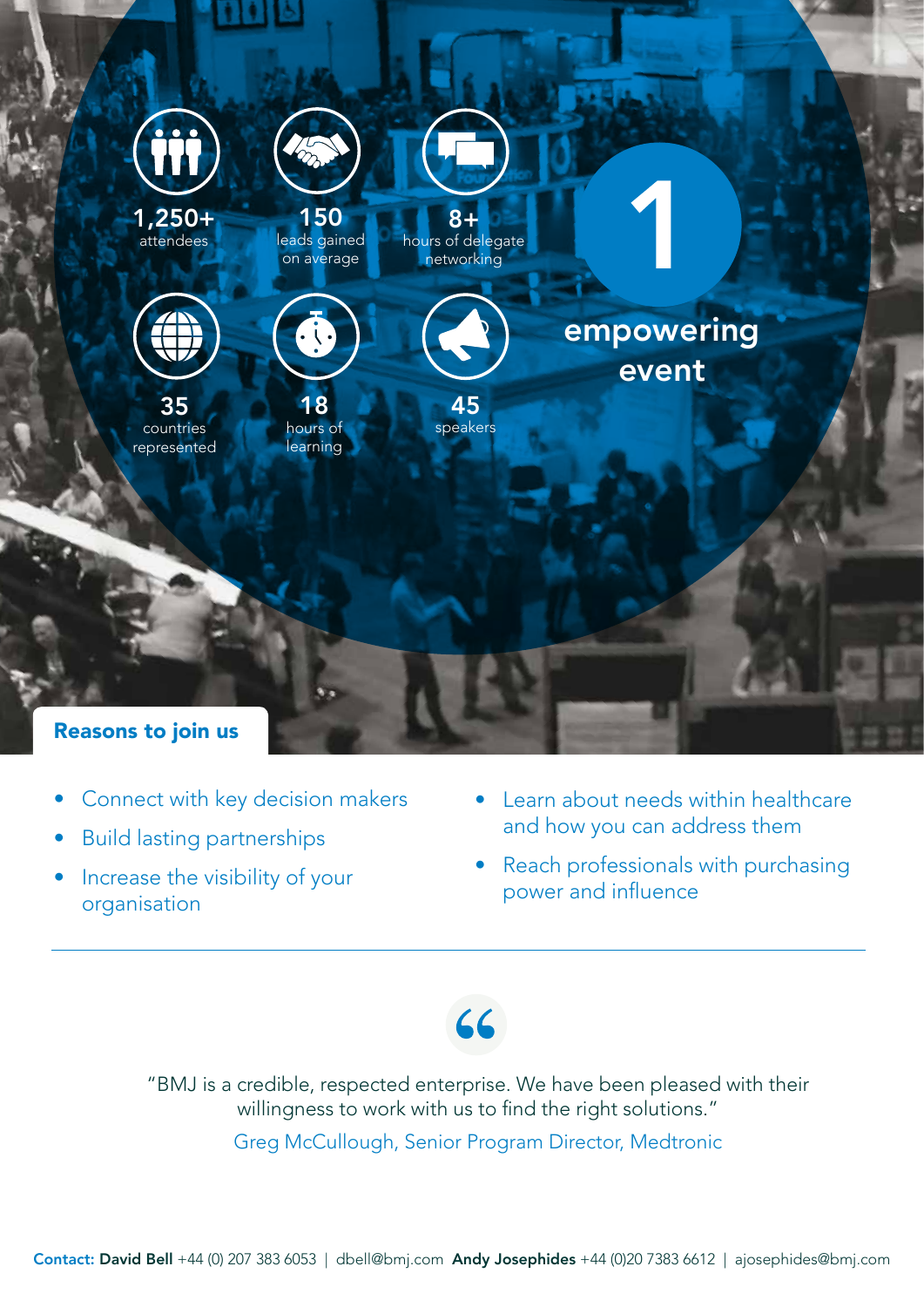# Welcome

The International Forum on Quality and Safety in Healthcare will showcase the very best of healthcare improvement from across the world and reflect on the solutions for the challenges we face.

Join over 1,250 attendees from around 35 countries who strive to make patient care better. This event aims to improve outcomes for patients and communities, provide practical solutions that can be implemented within the workplace, foster effective innovation and connect healthcare leaders and practitioners around the world.

Reach these decision makers via this premier event where an inspirational programme is created to engage, energise and evolve healthcare. Our co-chairs, together with our local advisory committee, will create a programme that is relevant, engaging and timely for delegates.

#### Join us in Melbourne.



Göran Henriks Chair Emeritus, International Forum Programme Advisory Committee and Chief Executive of Learning and Innovation, Jönköping County Council; Sweden



Milton Lum Co-Chair of the Programme Advisory Committee, Consultant Obstetrician & Gynaecologist, member of Malaysian Medical Council and Council of Tunku Abdul Rahman; Malaysia

#### Melbourne 2018 is supported by Strategic Partners:







## Australasia Region Update Healthcare drivers:

- Ageing demographics
- Increased demand for diagnostic imaging scans
- Technologically advanced healthcare system
- Highly trained medical personnel
- Initiatives to develop telemedicine and remote monitoring of patients for patients in remote area

#### Market drivers:

- Second highest rate of per capita spending within the APAC region behind Japan
- Continued technological innovation
- Very high import dependency

Australia Medical Devices Report Q3 2017

#### Programme Streams

Five streams capture the essence and key priorities of today's quality improvement movement

Building Capability and Leadership

Quality, Cost, Value Safety

Population and Public Health Person and Family-Centred Care

#### Programme **Advisory Committee**

Our Committee provides intelligence and insight into quality and safety needs, healthcare trends and best practices.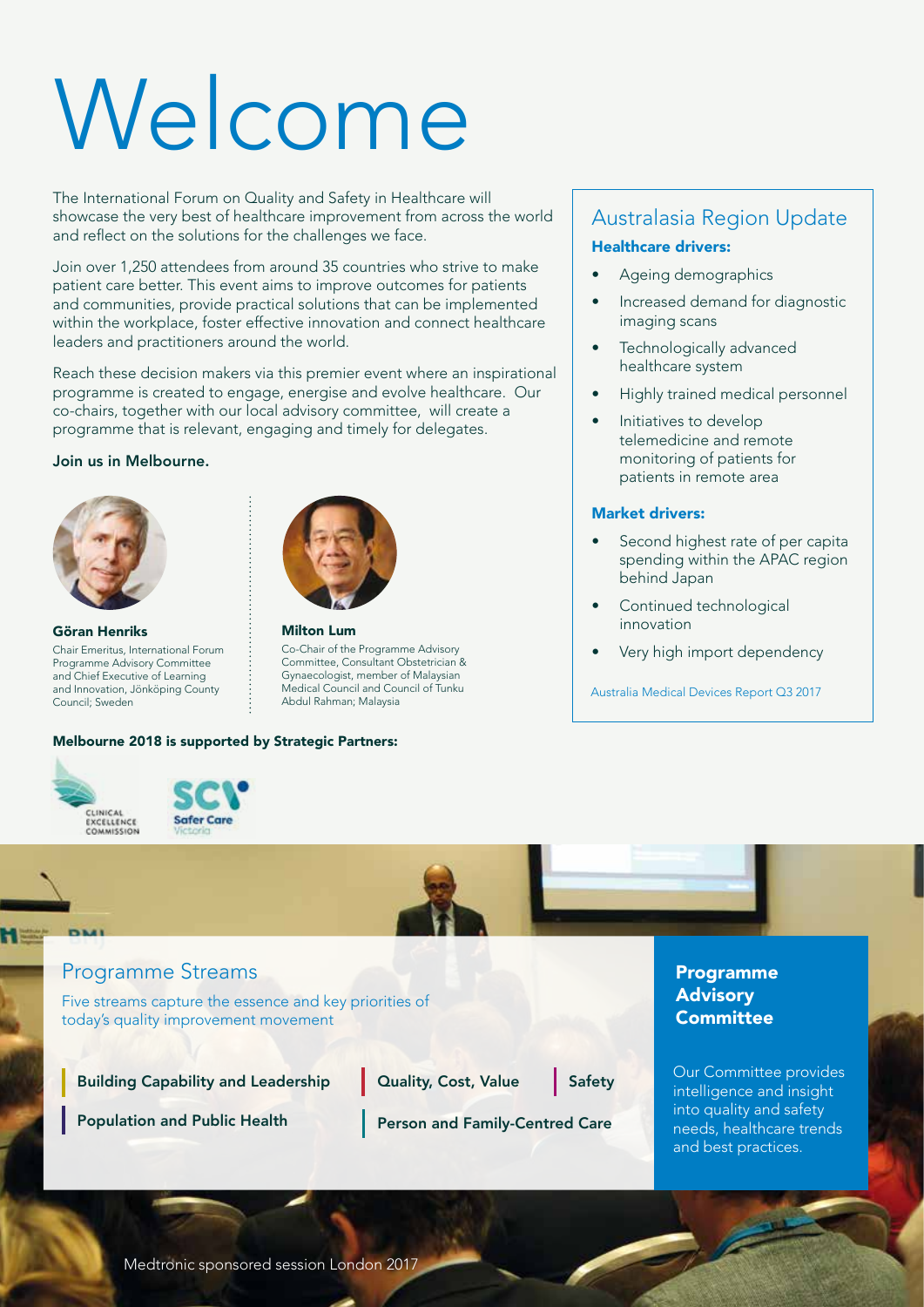## Quick facts

## Job Titles Chief Executive

Medical Director Nursing Director Risk Manager Patient Safety Lead Quality Advisor Quality Improvement Manager Healthcare Management Programme Lead Doctor / Physician Nurse

## Profile of attendees



Australia

New Zealand

## What our attendees say

60% 88%rated our speakers as excellent or good do not attend any other events - make - our innovative programme is crafted by sure you connect with them here experts and local champions 35+ Where our attendees 1,250 come from countries attendees represented JK lapan USA Taiwan India Hong Kong Singapore South Africa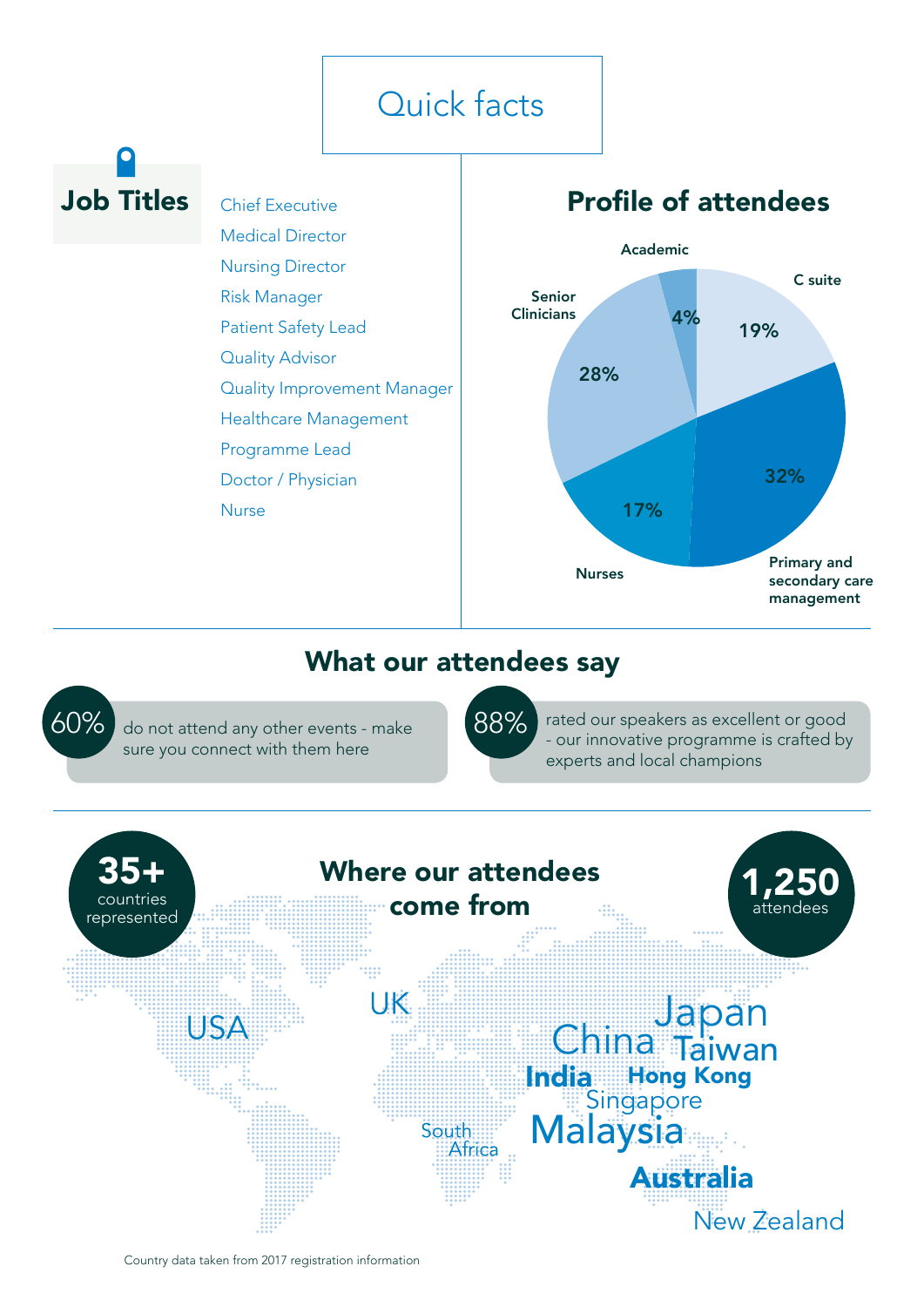## Sponsorship opportunities Choose your level of involvement

### Speaking Sessions

| <b>Activity</b>                                        | <b>Benefit</b>                                                                                                                                                                                                                                                                 | <b>Investment US\$</b> |
|--------------------------------------------------------|--------------------------------------------------------------------------------------------------------------------------------------------------------------------------------------------------------------------------------------------------------------------------------|------------------------|
| Main Programme Speaking Session*<br>Limited to 2 slots | Address the attendees within the programme in a topic<br>stream of your choice<br>Running Time: 60 minutes   2 x 2 day speaker passes                                                                                                                                          | \$32,500               |
| Breakfast session sponsor*<br>3 slots to choose from   | Fully catered speaking session held during breakfast<br>Running time: 60 minutes   2 x 2 day speaker passes                                                                                                                                                                    | \$22,700               |
| Lunch session sponsor*<br>4 slots to choose from       | Fully catered speaking session held during lunch break<br>Running Time: 30 minutes   2 x 2 day speaker passes<br>*Includes marketing support, dedicated session room, pre-event delegate registration, delegate scanning for contact details, event guide and website presence | \$16,200               |

#### Attendee Engagement And Face To Face Solutions

| <b>Activity</b>                                           | <b>Benefit</b>                                                                           | <b>Investment US\$</b> |
|-----------------------------------------------------------|------------------------------------------------------------------------------------------|------------------------|
| <b>NEW Soapbox presentation in</b><br>the exhibition hall | 25 minute presentation including Q&A within the<br>exhibition hall.                      | \$6,500                |
| Limited to 2 slots                                        | Drop in session for delegates during refreshment breaks*                                 |                        |
| NEW 121 meetings with senior<br>healthcare professionals  | Who would you like to meet? We can facilitate up to 5<br>meetings on-site on your behalf | \$13,000               |

#### Activity Benefit Investment US\$ Exhibition Opportunities Premier exhibition stand Shell Scheme Space only 6x3 (18sqm) shell scheme in a premium position, comes with name board fascia, electricity, table and two chairs, lead retrieval scanner 3x3 (9sqm) shell scheme with name board fascia, electricity, table and two chairs 3x3 (9sqm) space only - create your own stand with this flexible space (regulations apply, stand plan must be approved pre-event) \$6,500 \$10,400 \$5,900

GST may be applicable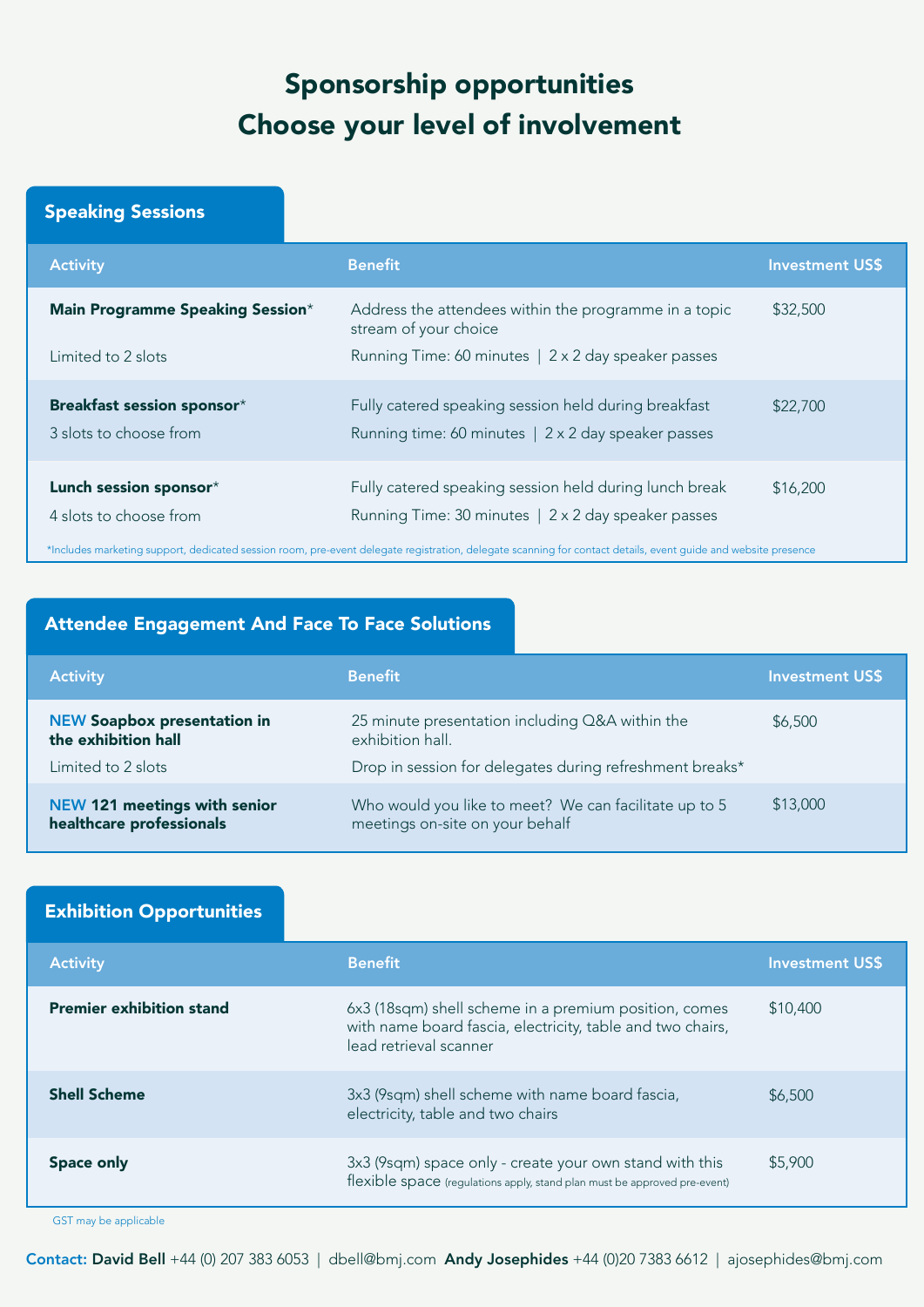Branding Solutions

| <b>Activity</b>                                                                 | <b>Benefit</b>                                                                                                                                                 | <b>Investment US\$</b>               |
|---------------------------------------------------------------------------------|----------------------------------------------------------------------------------------------------------------------------------------------------------------|--------------------------------------|
| <b>Branding</b>                                                                 | Where you see our logo, you will see yours<br>(only available to headline sponsor)                                                                             | \$25,000                             |
| <b>Registration Sponsor</b>                                                     | Exclusive sponsorship - logo visible throughout the<br>online registration process, acknowledgement within<br>delegate registration emails and on-site signage | \$13,000                             |
| <b>NEW Networking Lounge</b>                                                    | Branding on the walls and entry points                                                                                                                         | \$10,400 (solus)<br>\$3,900 (shared) |
| Exclusive sponsorship of the App                                                | Exclusive branding on the homepage and banner<br>located on high traffic areas, enhanced company<br>profile, logo on the website and event guide               | \$5,200                              |
| Advertising within the App                                                      | Banner adverts viewable in-app                                                                                                                                 | \$325                                |
| Push message in App                                                             | Two opportunities per day                                                                                                                                      | \$975 per message                    |
| Support a poster category                                                       | Logo on all category signage on site and<br>acknowledgement in event guide                                                                                     | \$3,900                              |
| <b>Private Meeting room hire</b>                                                | Reserve a meeting room for client meetings or team<br>networking (subject to availability)                                                                     | \$2,600                              |
| <b>Charging Station</b>                                                         | Branding on charging point                                                                                                                                     | \$4,900                              |
| Delegate bags                                                                   | See your logo on delegate bags, handed to all attendees                                                                                                        | \$2,500                              |
| <b>Floor sticker</b>                                                            | Direct attendees to your exhibition stand or speaking<br>session (limited to 4 per customer))                                                                  | \$650                                |
| Delegate meeting booker                                                         | Invite delegates to your stand or private meeting room<br>via the app                                                                                          | \$650                                |
| <b>Scanner for lead retrieval</b>                                               | Making it easy for you to collect leads                                                                                                                        | \$360                                |
| <b>Enhanced exhibitor profile</b>                                               | Treble your presence within the event guide - up to<br>300 words                                                                                               | \$325                                |
| On-site storage                                                                 | Providing you with a safe, lockable storage solution<br>within the exhibition hall                                                                             | <b>TBA</b>                           |
| <b>Advertising Options (in the Event</b><br>Guide distributed to all attendees) | Double Page Spread<br>Full Page                                                                                                                                | \$2,920<br>\$1,950                   |

GST may be applicable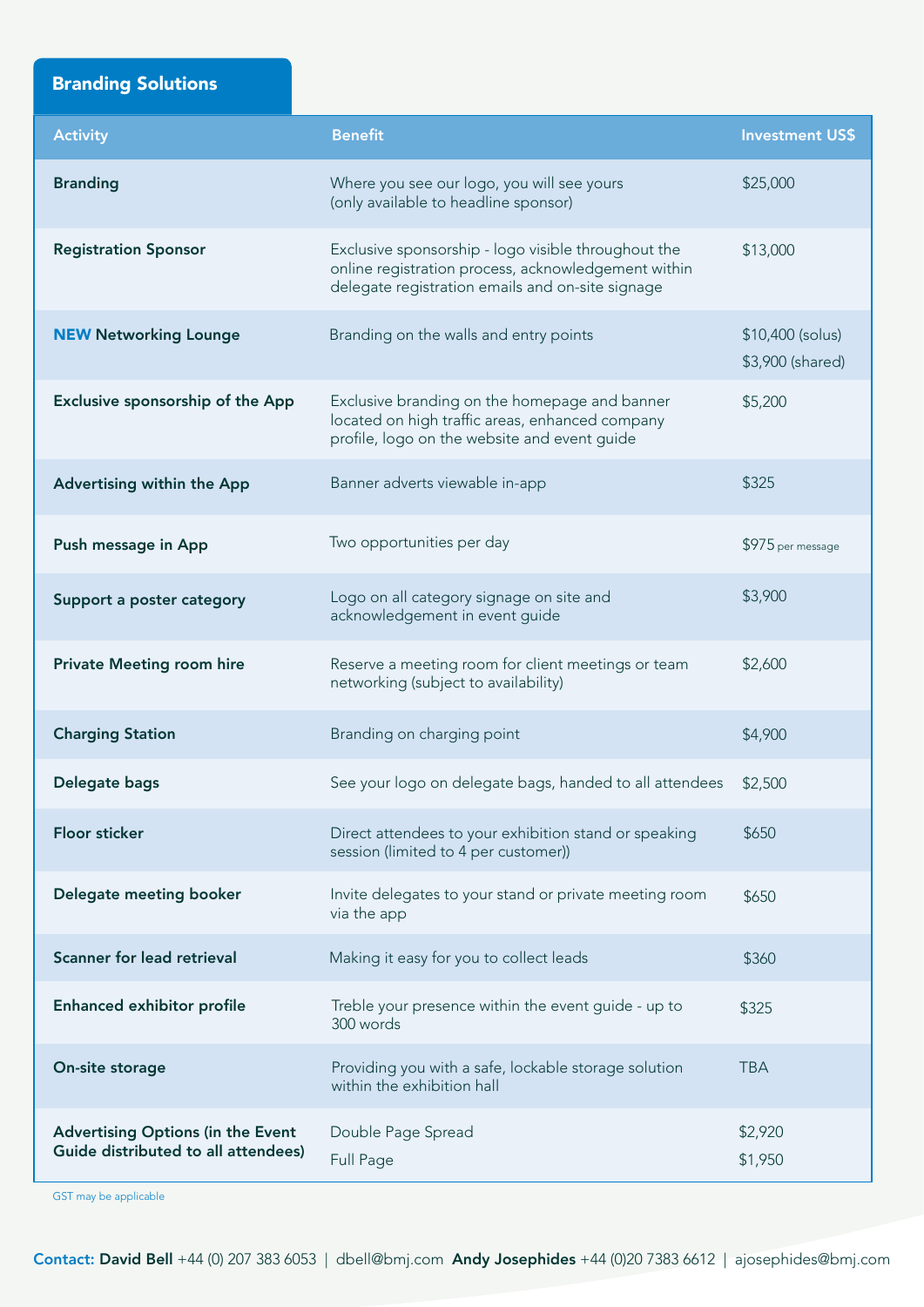## Key Packages at a glance

| Level of benefits                                                             | <b>Headline Sponsor</b> | <b>Main Programme Session Sponsor</b> |
|-------------------------------------------------------------------------------|-------------------------|---------------------------------------|
| Speaking session during the event                                             |                         |                                       |
| Exhibition stand (6x3)                                                        |                         |                                       |
| <b>Exhibition stand (3x3)</b>                                                 |                         |                                       |
| Advertisement within the event guide (double page)                            |                         |                                       |
| Advertisement within the event guide (1 page)                                 |                         |                                       |
| Full branding - pre and during event - website,<br>event guide, event signage |                         |                                       |
| 1-2-1 meetings with up to 5 delegates                                         |                         |                                       |
| 2 day delegate pass                                                           | x10                     | x3                                    |
| <b>Total value</b>                                                            | \$93,820                | \$43,950                              |
| Package price                                                                 | \$58,500                | \$41,000                              |

GST may be applicable

I

86% of exhibitors made key connections that may lead to future sales - that gives you tangible ROI





95% of clients are happy with the quality of our audience